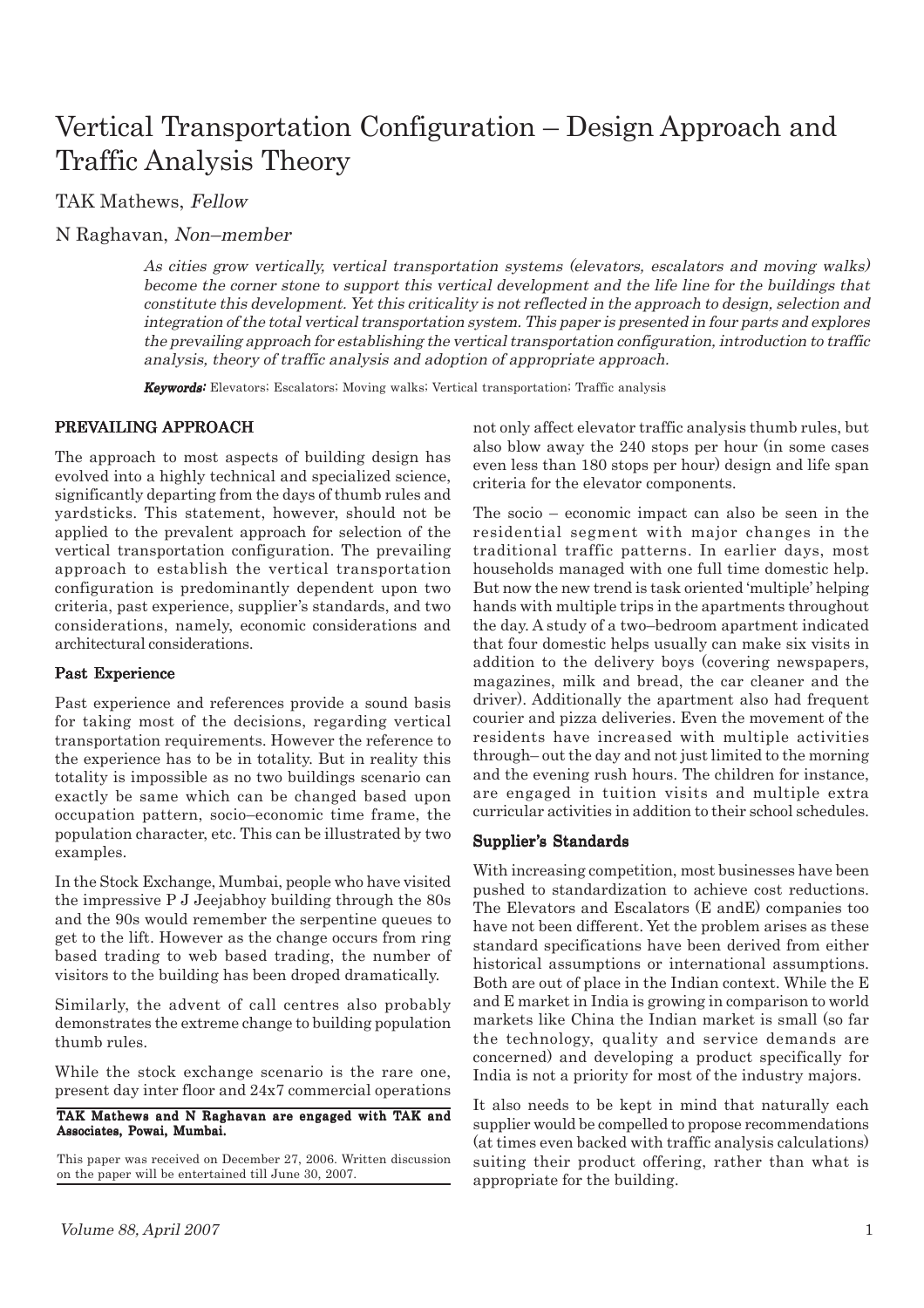#### Economic Considerations

It can be understood that developers would have financial priorities during deciding for the vertical transportation configuration. An extreme example would be the acceptability of manual door elevators. Walking stick or wheel chair dependent users, while normally independent and mobile are constrained when faced with a manual door elevator. The other downside of this is that many building owners and occupants are stuck with manual door elevators even if they want to change as they would be restricted by smaller hoist way sizes that were considered at the initial stage for manual door elevators. Interestingly when the world and India are moving towards handicapped and elderly friendly environments, the Indian E and E industry has not done enough to push for change in this basic requirement. It is also self explanatory that legislation has not been too helpful either.

Economic considerations also force borderline design assumptions leaving no leeway for any change in the building characteristics. There are numerous instances of building owners, desperately searching for solutions to add additional hoist ways and elevators or increase capacities and speeds. Most of these have ended as exercises in futility.

Economic considerations also results application of single escalators when there should be actually double escalators to be provided for both directions of travel.

## Architectural Considerations

Unless the elevators and escalators have been incorporated as show pieces of the building, their location tends to find low priority in the planning stages of a building. The norm is to fit in the solution into the building after accommodating all the other architectural priorities, with little attention in traffic analysis and simulation, the optimum circulation patterns within the building and the required locational priority. Even when there has been prior effort to accommodate it as a show piece, the solution ends up with very inefficient handling capacity by virtue of location, shape, etc.

The result is an under elevatored building through wrong specifications or straight forward inadequacy, wrong locations or lobbies etc. In various combinations and proportions, the resultant solution can be very expensive and at the same time very inadequate. Notwithstanding the cautionary footnotes, the wide availability of standardized product brochures and drawings encourage this trend.

In fact there are numerous instances where the solution has been finalized and sold just on the basis of standardized product brochure and without reference to project details. Some very prominent landmarks stand testimony to this fact.

No doubt the criteria and considerations mentioned above have their merits as a 'quick' thumb rule for estimating the vertical transportation solution. But they cannot be a substitute for a full fledged vertical transportation analysis including traffic analysis to arrive at the appropriate solution. After all, they are just pointers meant to compare recommendations and not an end in itself.

## INTRODUCTION TO TRAFFIC ANALYSIS

## Establishing Traffic Patterns

The first step in arriving at a vertical transportation configuration is to make a detailed projection of the population and the traffic pattern of the building. An estimate has to be made of the building populationoccupants and visitors, their distribution by floors and their time and rate of arrival, departure and movement within the building.

The traffic pattern of a building depends upon the building characteristics, such as, building dimensions, building requirement, building type,public facilities and location, tenancy profile, operation time and location.

It is also important to remember that the population profile of a building keeps changing over a period of time. The design should be able to accommodate marginal changes in the passenger demand, specially in speculative buildings.

## Determination of the Peak Passenger Demand

In every building, there is a critical peak period which determines elevatoring requirements. The design should provide sufficient service to meet this peak period in terms of quantity of service or the handling capacity and quality of service or the passenger waiting time

There are various approaches to determine the critical peak period. As per the industrial norm, size of a lift system is specified by the number of passengers requesting service during the heaviest five min of the up peak traffic condition (traffic predominantly upward from the lobby). Under typical conditions, such a configuration will produce acceptable average waiting time without having excess capacity during the slack hours.

The down peak traffic is usually larger than the up peak traffic. But during down peak a lift car fills at 3–4 floors and expresses (provided a load sensor has been provided and works) to the lobby. This reduces the time taken by the car to complete a round trip and increases its handling capacity. Down peak traffic is therefore not usually taken into account in the design of the lift system. There are, however some special situations, such as theatres and movie-halls, where a down–peak analysis would produce a more acceptable system than the up–peak analysis.

In single tenancy buildings with higher floor population,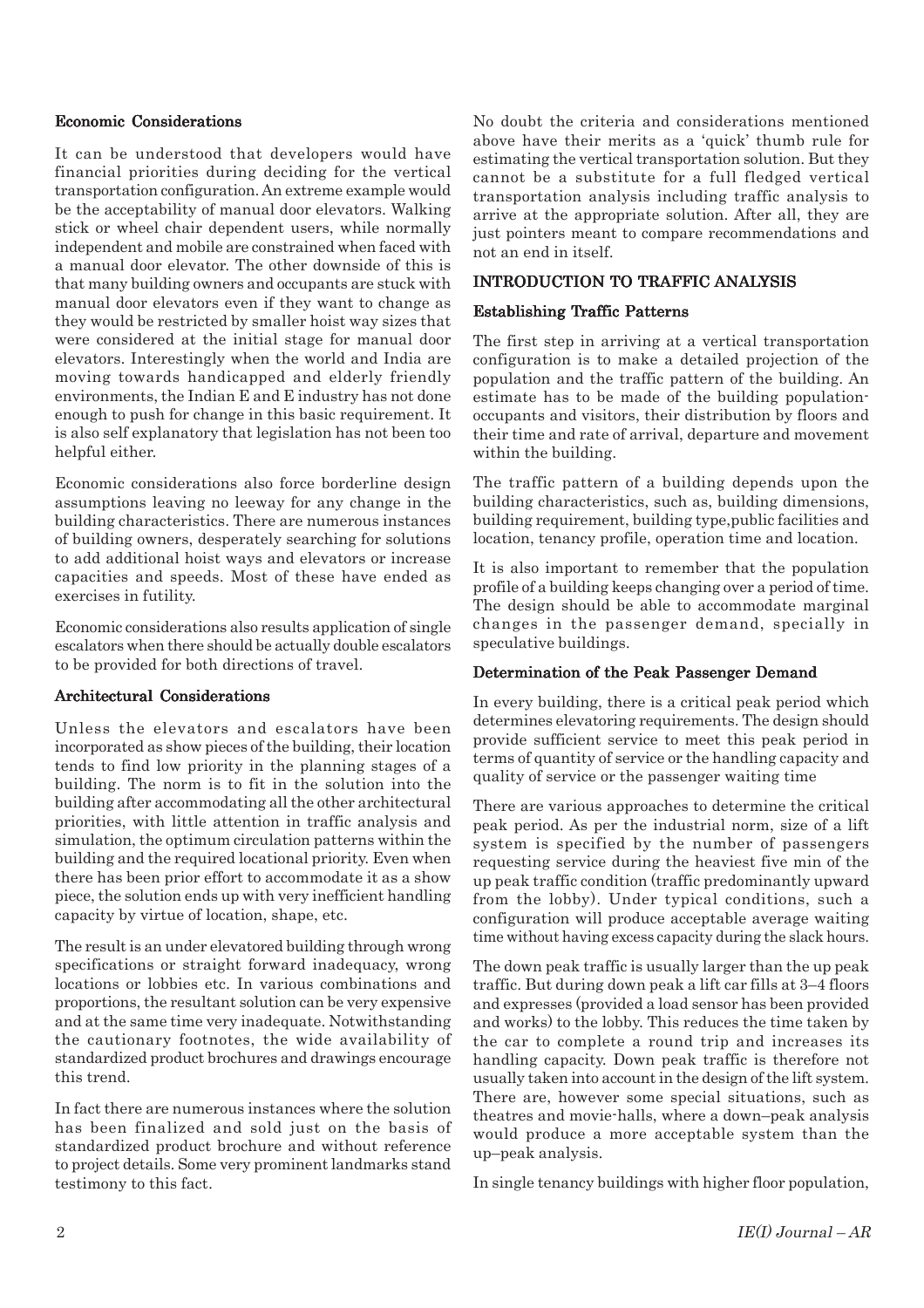such as, call centres, two–way and inter–floor traffic can have a significant impact on efficiency of the lift system. A high traffic area, such as a restaurant, with an intermediate floor would completely alter the traffic pattern of the building. Additional traffic studies may be required to provide for such conditions.

## THEORY OF TRAFFIC ANALYSIS

In this part the mathematics have been introduced by which a match can be esablished between the passenger demand and the operational performance of the vertical transportation system.

#### The Traffic Analysis Components<sup>1-2</sup>

The peak handling capacity (HC) of a lift system is the total number of passengers that it can transport during peak traffic conditions with a specified average car loading. The specified average car loading referred to as capacity factor (P), which is assumed to be 80% of the rated car capacity (CC), which would be out of place for premium buildings, hotels or residential buildings. The handling capacity is normally calculated for a five min peak period and is referred to as five min handling capacity [HC 5 min].

The passenger average waiting time (AWT) is the average period of time, in seconds, that a passenger spends waiting for a lift, measured from the instant the passenger registers a waiting call until the instant the passenger can enter the lift. To quantify these two determinants of operational performance, two parameters are needed to define, namely, round trip time ( RTT) and peak interval (INT).

## Round Trip Time (RTT)

It is the time in seconds for a single car trip around a building, from the time the car doors open at the main terminal, until the car doors reopen, when the car has returned to the main terminal after its trip around the building.

## Peak Interval (INT)

It is the average time between lift car arrivals at the main terminal floor with cars loaded to 80% of the rated car capacity (CC) during peak traffic conditions. Thus,  $INT = RTT/L$ , where L is the number of lifts in the group and  $HC = 300/RTT \times 0.8 \times CC \times L$ , where HC (5 min) is the 5 min peak handling capacity.

The other components of traffic analysis would include average travel time to destination (ATD), average transit time (ATT), which are not considered normally.

## The Mathematics

As already mentioned, there is a critical period and a peak traffic pattern which determines the system's operational performance. For the purpose of illustrating the mathematics, the critical traffic is assumed to be up–peak as in normal practice.

### Evaluation of Round Trip Time (RTT)

If P is average number of passengers carried (capacity factor); S, the average number of stops; H,the average highest floor (average reversal floor) and  $t_{_{\rm v}},$  single floor transit time, ie, inter–floor distance/rated speed, then by definition,

RTT =  $P \times$  (passenger loading time+passenger unloading time)+ $(S + 1) \times$  (door opening time + door closing time + single floor flight time) + (H–S)  $\times$  t<sub>v</sub>(time to travel remaining floors  $+(H$ –1)  $\times$   $t_v$ (time to express to main terminal)

For simplification of the above formula, two time variables have been introduced, namely, stoping time  $(t_{s})$  and passenger transfer time  $(t_{p})$ ; now,

stopping time  $(t<sub>s</sub>)$  = door opening time + door closing time + single floor flight time – single floor transit time( $t_{\rm v}$ ), and

passenger transfer time  $(t_p)$  = (passenger loading time + passenger unloading time)/2

So,round trip time (RTT)

 $RTT = 2Ht_v+(S+1)t_s+2Pt_p$ 

Assumptions to reach the above equation:

- $\bullet$  There is a pure up–peak traffic profile.
- All floors have equal population.
- Rated speed is achieved through a single floor flight.
- l Inter–floor distances are same between all floors.

## Evaluation of H and  $S<sup>2</sup>$

If passenger arrival is represented by a rectangular distribution function (assuming constant arrival process for passengers), then  $S$  (Basset Jones in 1923) and  $H$ (Schroeder in 1955) are calculated hereunder.

$$
S = N \left[ 1 - \left[ 1 - \frac{1}{N} \right]^P \right]
$$

$$
H = N - \sum_{i=1}^{N-1} \left[ \frac{i}{N} \right]^P
$$

If passenger arrival is represented by a Poisson probability distribution function (Tregenza in 1972), then S and H are calculated as follows

$$
S = N \left[ 1 - e^{\frac{-\lambda}{M}T} \right]
$$

$$
H = N - \sum_{j=1}^{N} \left[ e^{\frac{-\lambda}{M}T} \right]
$$

where,  $P$  is capacity factor; N, the number of floors above